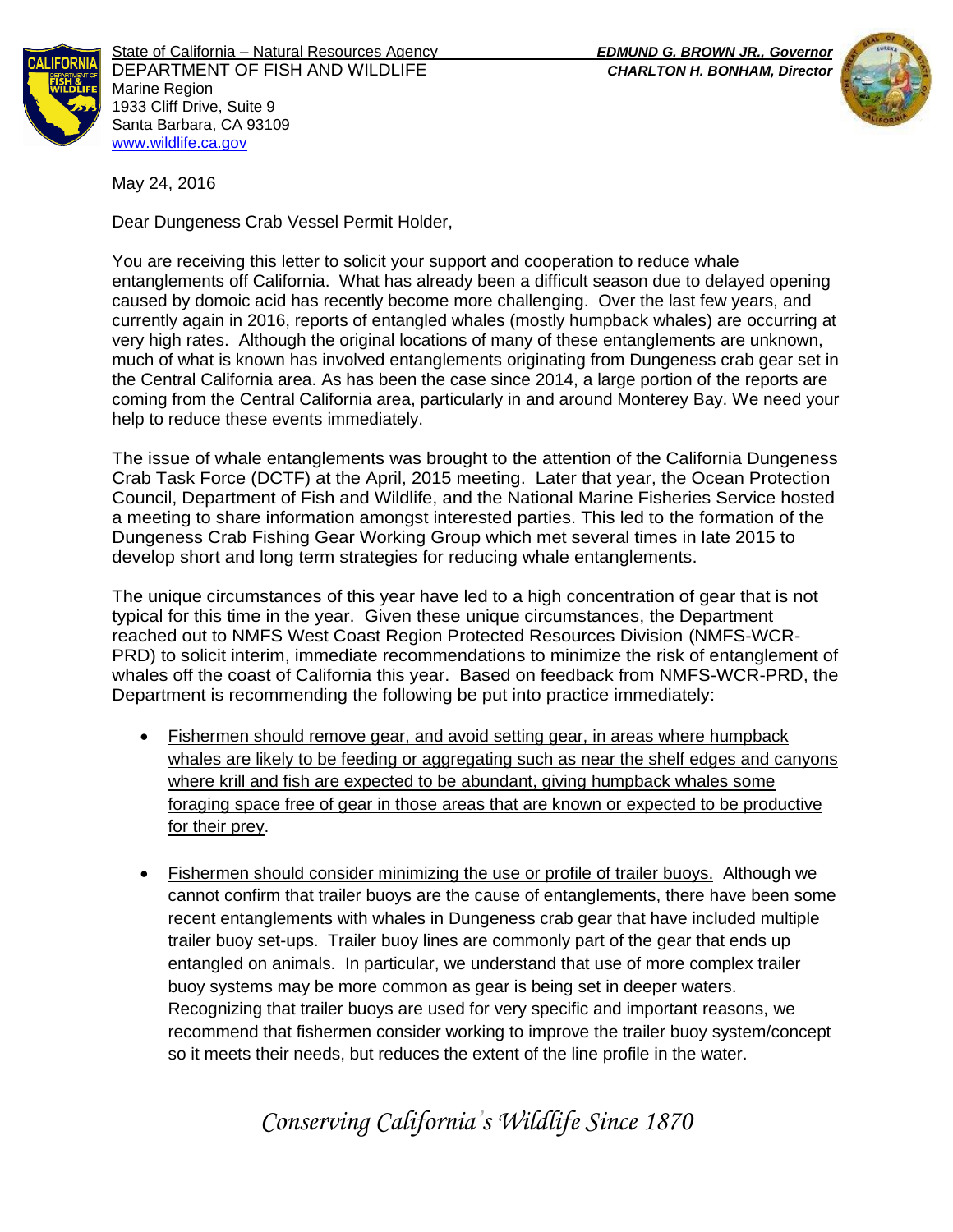Dungeness Crab Vessel Permit Holder Page 2 of 2 May 24, 2016

- Fishermen should work cooperatively to reduce the amount of gear currently set in the Monterey Bay area. The relative level of fishing effort (in terms of the number of traps being set – and as reflected by landings data) has been significantly higher throughout a large portion of the southern part of the Dungeness crab fishery since 2014. This period coincides directly with an increase in the number of reports of entangled whales. Since Central California is a known "hot spot" for humpback whale activity, especially from April-November, it is expected that an increase in fishing effort in this area leads to increased risk of entanglements and likely an increase in the number of entanglements that occur.
- All in the fleet should implement best practices in the configuration and deployment of gear and participate in the many efforts of the Dungeness Crab Fishing Gear Working Group to develop long-term solutions to this problem. The Best Practices Guide that was developed by the working group is enclosed.

Thank you for your attention to this most important issue and your cooperation in addressing this problem.

Sincerely,

Sh

Craig Shuman Marine Region Manager

**Enclosure** 

ec: Penny Ruvelas Long Beach Office Branch Chief – Protected Resources Division NOAA Fisheries West Coast Region

Dungeness Crab Fishing Gear Working Group

Dungeness Crab Task Force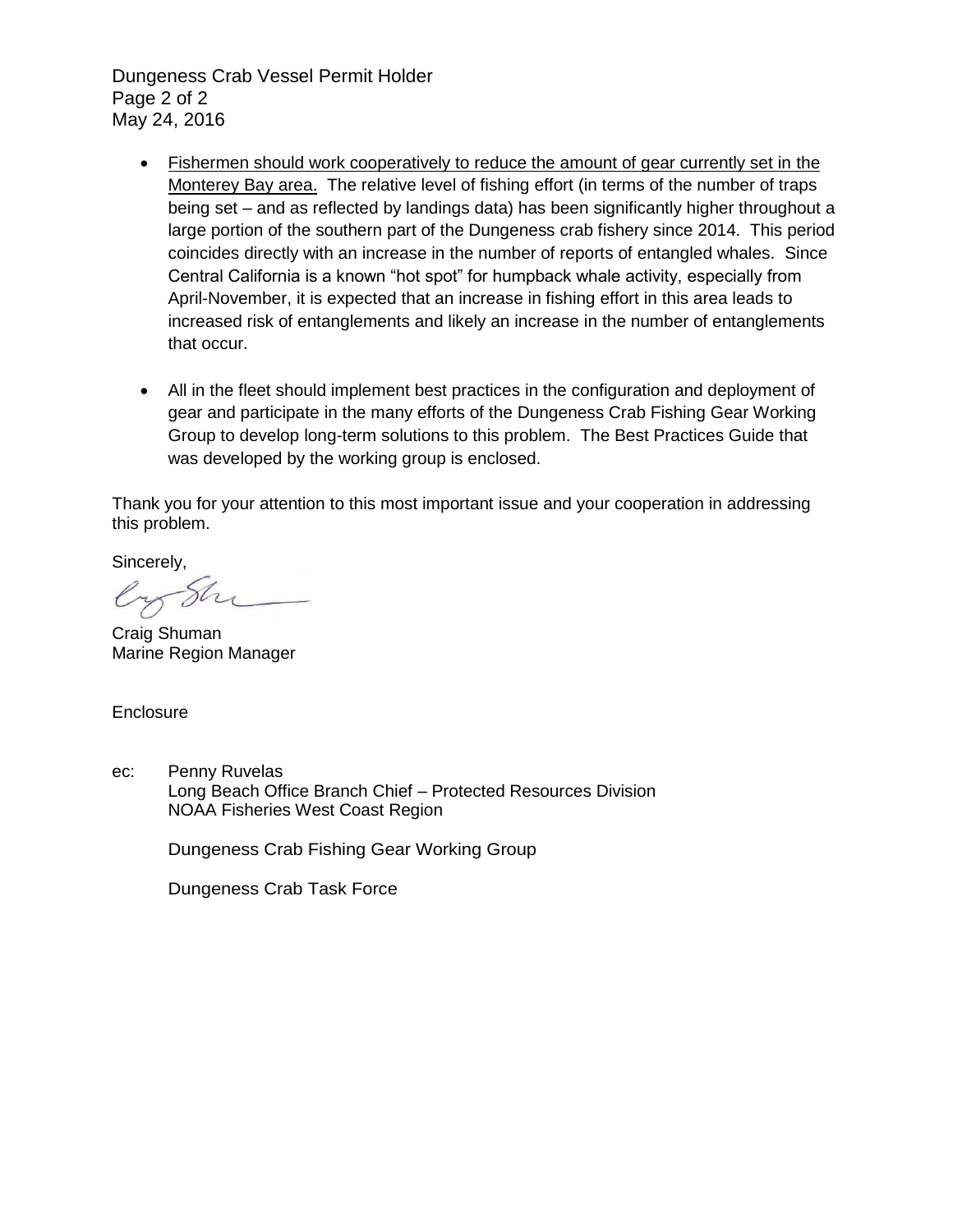# Best Practices Guide: California Dungeness Crab Fishing Ways to Minimize Whale Entanglement Risk

#### Suggestions to minimize entanglement risk in fishing gear:

Whale Entanglement Response Hotline (877)-SOS-WHALe (877)-767-9425 Or Hail USCG on Channel 16

- When trap is in the water, use the proper length and weighting of lines to **keep the line between the trap and buoy running vertical and taut**. Whales are more likely to become entangled with slack lines. Use the minimum amount of scope required to compensate for tides, currents, and weather, as necessary. When changing set location throughout the season, adjust the length and weighting of trap lines as necessary to maintain taut vertical lines.
- Configure gear to **minimize the extent of line that could be floating at the surface** at any time. Use sinking or weighted vertical lines and minimize the amount of trailing surface gear used.
- Maintain gear to **ensure lines and buoys are in good working condition** and will not break under natural conditions such that gear could become lost or irretrievable. Lost gear contributes to marine debris and increases the risk of whale entanglement.
- **All gear should be clearly marked** consistent with applicable regulation. All gear should be maintained so markings are clearly legible to facilitate correct identification of the origins of gear involved in entanglements.
- **Avoid setting gear in the vicinity of whales** whenever possible.
- **Avoid setting gear in the trawl zones or in shipping lanes.** Large vessels in heavily trafficked areas, like shipping lanes, can displace fishing gear. This can result in tangled gear which may increase the risk of entanglements.
- **If you encounter lost gear: Notify the owner or put out a call on the local VHF.** You can also report lost fishing gear to the Sea Doc Society by phone (1-888-491-GEAR) or online at: <http://www.seadocsociety.org/report/>



#### Reporting entangled whales:

- **Report entangled whales IMMEDIATELY** to the NMFS whale entanglement response hotline at **1-877-SOS-WHALe (1-877-767-9425)** or hail the **U.S. Coast Guard on Channel 16**. See tips on reverse side for details on reporting. If possible, stand by for responders.
- **Respond promptly if you are contacted** by NMFS, CDFW, or any other government agency regarding a whale entangled in your gear and provide as much information as possible regarding your fishing gear and practices. Gaining a better understanding of where, when, and how entanglements are occurring is essential in working to prevent them in the future.



If you have a suggestion for reducing entanglements in fishing gear, contact Justin Viezbicke, NMFS West Coast Region, Whale Entanglement Response Coordinator, Justin.Viezbicke@noaa.gov, (562) 980-3230.